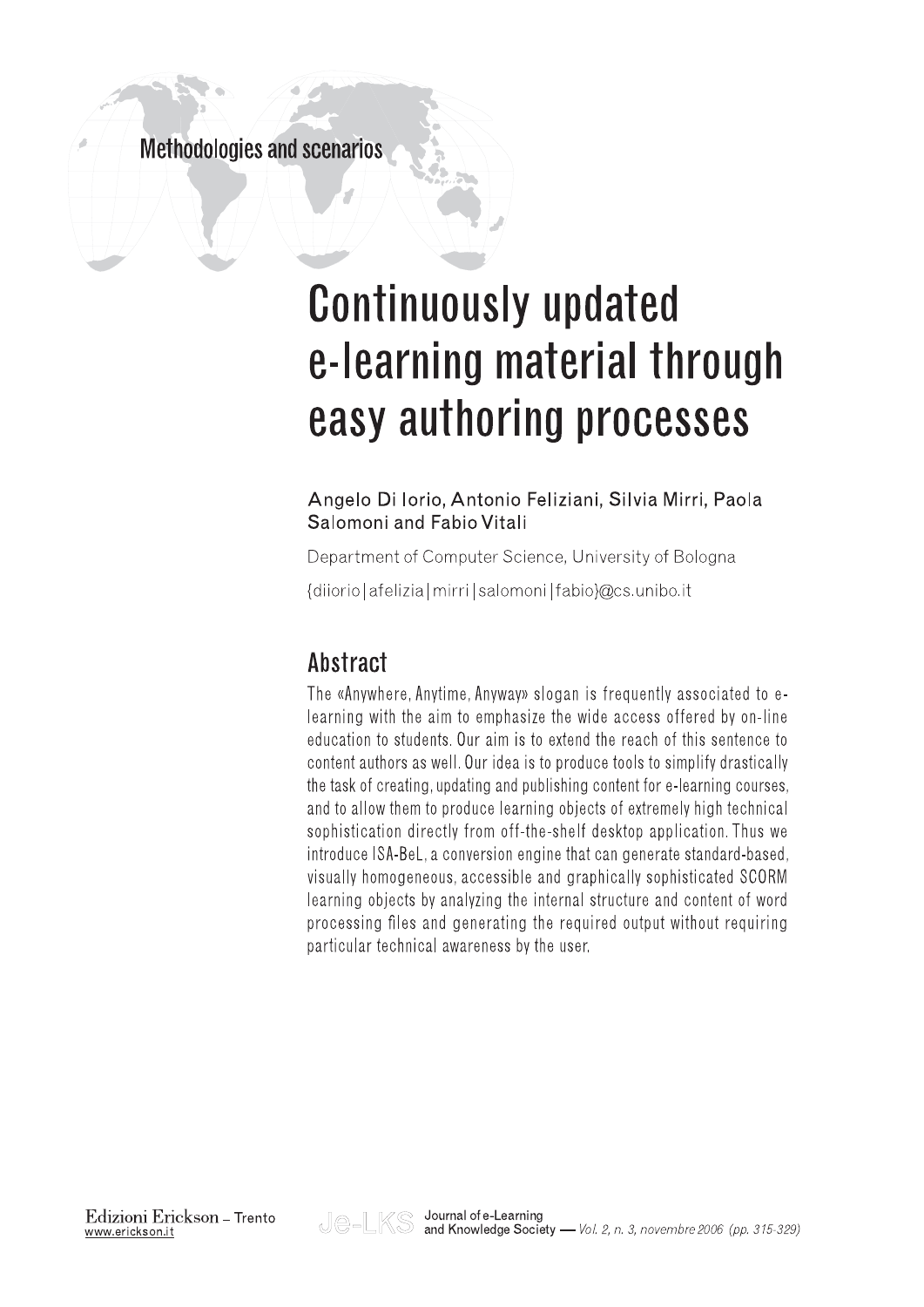# 1. Introduction

The generation of high quality learning material is incredibly expensive: the thoroughness of the actual content must be accompanied by thought-provoking prose, stimulating rhythm, eye-catching video and animations, enriching interactive exercises and games, and stylish yet classy presentation and graphics. Of course a largish team of devoted professionals with good management, sophisticated state-of-the-art tools, plenty of time, and lavish means can provide educational material of excellent quality, built to impress, educate and entertain generation after generation of students.

Unfortunately, we e-learning course planners and builders are not always able to afford such project logistics and expenses. Depending on the kind of money available, we end up renouncing to professional directors, animators, writers, programmers, project managers, graphic designers, and rely on low-cost substitutes in their stead, such as students, colleagues, ourselves, playing all these different roles to the best of their and our abilities, whatever they are.

At the same time, the stakes keep getting higher. Not only we have to prepare fascinating courses of high educational standards, but new and sophisticated and required expertise must be gained just to keep up with regulations, expectations, technical evolutions. Consider, for instance, the impact of these two recent and relevant requirements on the difficulty of course authors' jobs:

- 1. *accessibility*: producing fully barrier-free learning contents is one of the key issues to meet the goal of an inclusive «knowledge society»;
- 2. *portability*: conformance to e-learning standards enhances contents portability and is recognized as one of the fundamental aspects to preserve contents value over time.

Existing authoring tools, because of several different reasons, still fall short in providing an environment that is both capable of dealing with all the appropriate technical aspects and, at the same time, as easy to use as can be expected to be understood and mastered by an eager but non-professional computer user.

How should the ideal authoring tool be, in order to fully assist educators in creating accessible content for modern Learning Management Systems? What kind of support could we build for users that do not really want to deal with all the technical details of current e-learning technologies? We have identified at least seven dimensions:

- 1. ease of use: the tool should be at least as easy to use as existing word processors and presentation tools, so as to lower its learning curve;
- 2. ease of re-use: the tool should help and assist authors in reusing and converting to the new e-learning platforms existing documents and material they have already prepared in past times by using standard desktop tools;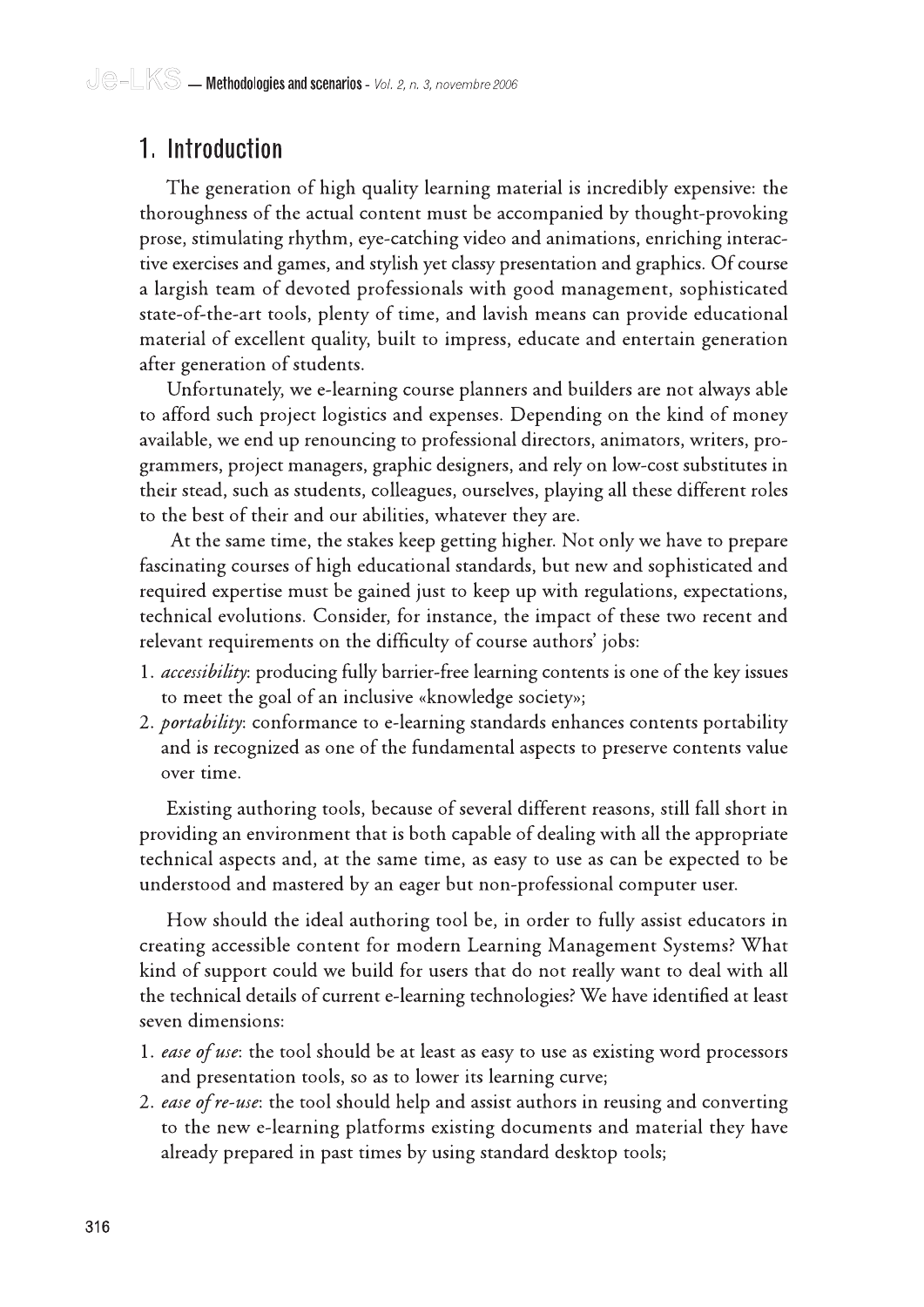- improvement, and enriching of course material, and help in providing a fast and direct route to publication of updated material;
- Angelo Dilorio et al. Continuously updated e-learning material through easy authoring processes are detectively and updating: the tools should aid in the continuous modification, improvement, and enriching of course mate 4. standards support: the tool should generate learning objects that can be read by a large variety of commercial and open source e-learning platforms, being they produced according to some major e-learning standards;
	- 5. visual Homogeneity: the tool should produce content that easily undergoes platform- and site-specific styles and look&feel, by fully and easily adapting any content to the templating and styling locally mechanism adopted;
	- 6. *universality*: the tool should generate content which can be fully and at best quality displayed on a wide variety of applications, including non-dominant versions of browsers and operating systems, older versions of browsers and operating systems, new and emerging hardware devices;
	- 7. accessibility: the tool should create fully accessible content according to international standards and national laws.

In this paper we concentrate on the issues connected to *ease of re-use* and *ease* of editing and updating of existing e-learning content. In particular, we discuss the all-too-frequent situation of a course author that would like to bring in the course the content of existing WP files and presentation, and do so in an iterative way: converting, testing, changing, re-converting, re-testing, re-changing and so on.

When this is done by a team of devoted professionals with state-of-the-art technical tools, plenty of time and lavish means, one can expect negligible costs and excellent and breath-taking results at the end of the very first iteration. But when constraints exist on means and time, a more likely process is the conversion of existing material as the first step of many where the content is edited, messaged, cut, proof-read, readied, published, tested (possibly even by actual students), and then edited again, re-messaged, re-cut, etc.

Clearly in such processes the ease of use of an authoring platform is of paramount importance. Widespread authoring applications provide editing interfaces on the final output of the publication, the learning object. This creates a thorough fracture between accessing and using the original content in the original format (before the conversion) and the updated content in the authoring platform (after the conversion), and makes the conversion a pivotal event in the workflow, the event after which, for obvious economic and practical reason, we are forced to use the authoring platform for all subsequent editing and updating.

In this paper we present a methodology and some tools for the creation and management of accessible and universal learning objects (LO) which modifies the authoring relationship with the content conversion. In our approach the authoring environment is an automatic conversion engine that generates high quality, visually homogeneous, standard based and accessible content out of the content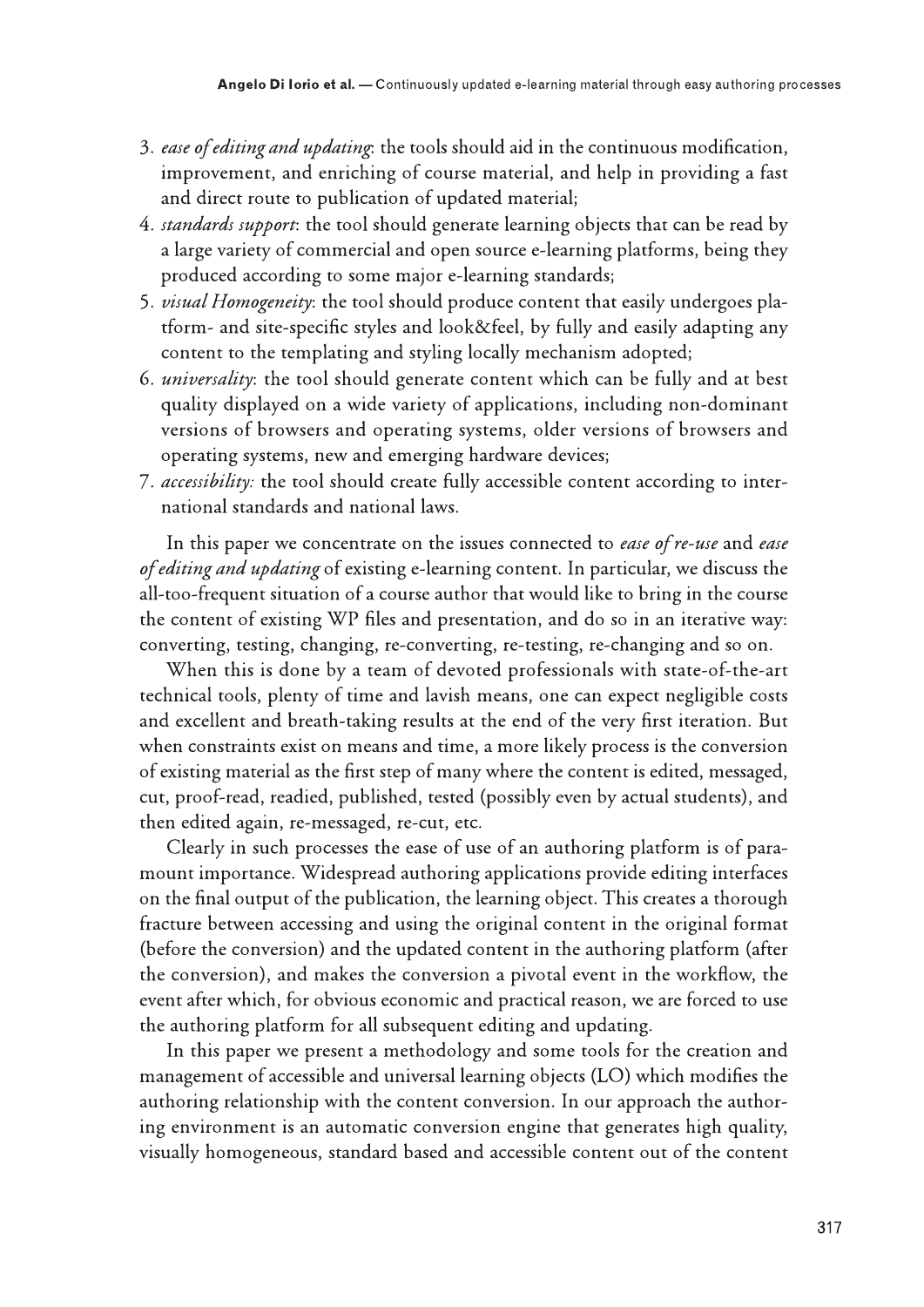of standard desktop applications such as word processors and presentation applications. ISA-BeL, designed and implemented to support automatic production of standard compliant e-learning materials, therefore allows authors to keep on using the original files and modify and update them, without creating a fracture between the original files and the converted ones. This greatly simplifies the tasks related to content re-use and update, and allows the authors to keep on using the original applications and interfaces. The process has been widely used to publish more than 200 learning objects which are currently in use by our university and other institutions for several e-learning activities in a number of subjects, from computer science to business sciences. Accessibility of the whole process and of all the produced LOs has been verified on the field.

The remainder of the paper is organized as follows. Section 2 provides some background information about authoring e-learning content platform. Section 3 introduces the creation and management process in e-learning contexts using ISA-BeL. The final section provides some conclusions and suggestions for future works.

### 2. Background

#### 2.1 Systems and standards

Systems providing e-learning services can be divided in two main categories: LMSs (Learning Management Systems), which are web-based platforms by actually providing content to the users and LCMSs (Learning Content Management *Systems*), the authoring environments used to create learning objects. The main features of an LCMS are related to the content management, from the production to the storage including reusability and distribution of content. On the other hand an LMS manages the administrative functions, the distribution of contents to learners, and the tracking of the learners' experiences and assessments.

A relevant role is played by existing e-learning standards, in ensuring interoperability and reuse of didactical materials. Main interoperability specifications have been developed by IEEE (Institute of Electrical and Electronics Engineers), with a specific working group, the Learning Technology Standards Committee, which is working on e-learning standardization (IEEE LTSC WG12, 2006) and IMS (Instructional Management System) Global Learning Consortium (IMS Global Learning Consortium, 2006).

A relevant role is also played by Advanced Distributed Learning (ADL) initiative (Advanced Distributed Learning, 2006), which has developed a de-facto standard called SCORM (Shareable Content Object Reference Model) (Advanced Distributed Learning, 2004c), based on some specifications previously defined by IEEE-LTSC and IMS.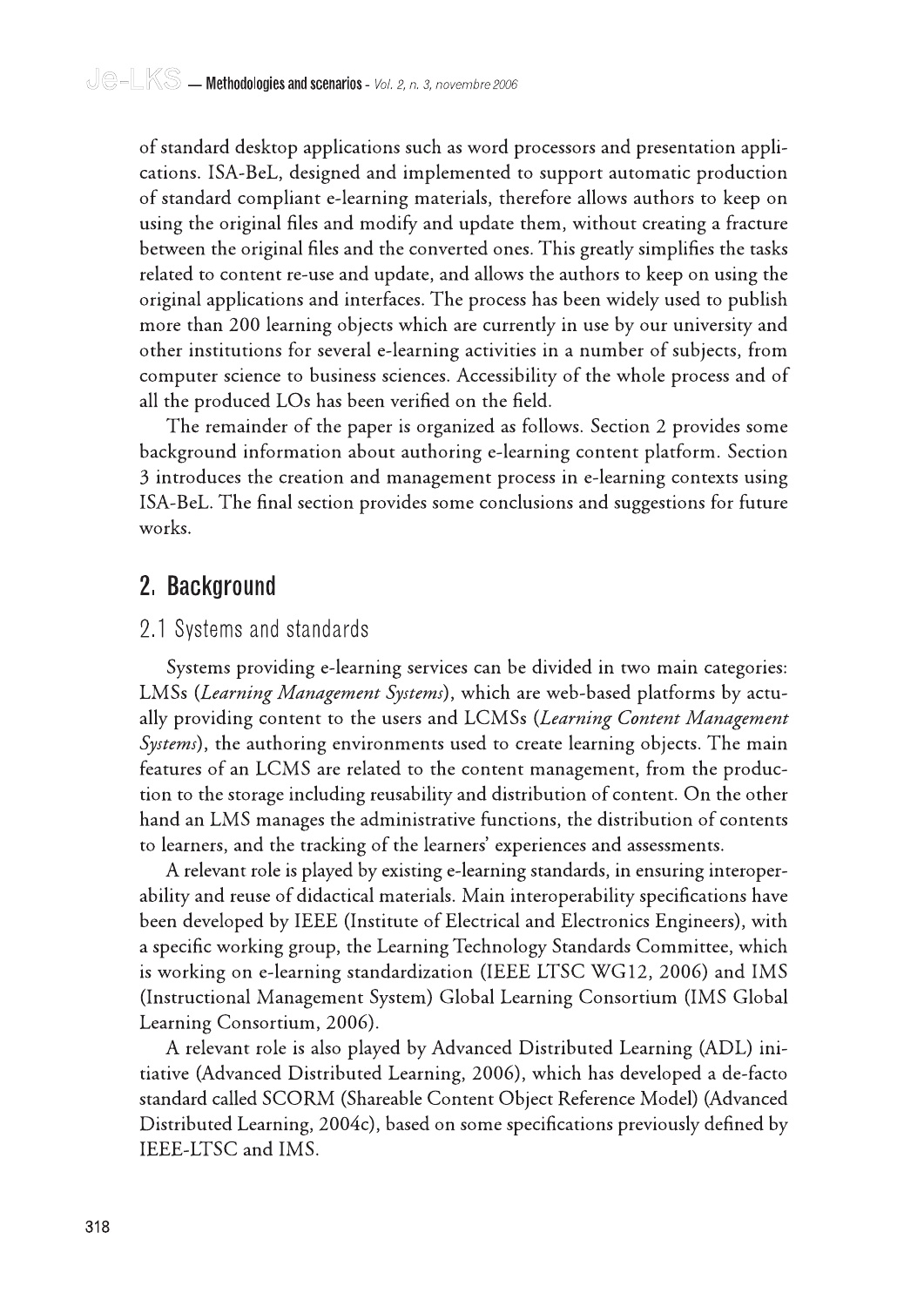#### 2.2 Learning Object Production

An interesting field in e-learning research is the simplification and automation of the learning objects production. Several projects and products provide authoring tools (4system, 2006; ReadyGo Inc., 2006; SumTotal Systems Inc., 2006). They give authors different interfaces and functionalities so that they can create e-learning materials, manage resources, add metadata, and so on. In many cases, the use of these new tools cannot be fully appreciated by authors, who may prefer to rely on well-known productivity tools, which could allow them some savings in time and money. Products and platforms are designed by moving onto this direction and they generate e-learning course materials starting from well-known productivity tools, such as Microsoft Word (Horizon Wimba, 2006; Serco, 2006). The main advantage in exploiting such products is that no learning and training phases are needed. On one hand these tools provide a too rigid structure in drawing up created contents, on the other hand they keep authors' stylistic choices, instead of maintaining only designers' ones, invalidating accessibility and usability principles. One of these products (Horizon Wimba, 2006) provides a partial support to accessibility of created contents, but, in some cases, generated LOs are not compliant to international guidelines and laws, denying actual benefits to learners with disabilities.

Generative Learning Objects (GLOs) (Boyle et al., 2004; Bradley et al., 2004;) follow a different direction. The underlying idea is based on the division into two different parts the LOs creation. The first one consists of building a Learning Object Template (LOT), while the second one is devoted to adding the template a subject specific content. The LOT encloses the deep general structure of the e-learning course. Once a template has been created, authors and/or tutors can add different subject specific contents, i.e. the surface structure, so as to produce Learning Objects which fit the specific fields of the discipline.

A new way to think intermediate data format is promising to have an interesting impact on LO production: Microformats (Microformats.org, 2006). Microformats are a set of simple open data format standard which are developed and implemented for more/better structured web microcontent publishing. In (Downes, 2006) authors propose Microformats use in e-learning, by conceiving it as a network phenomenon, so as to facilitate a personal e-learning centre design.

Other academic works are devoted to produce accessible (according to W3C Web Content Accessibility Guidelines [World Wide Web Consortium, 1999c]) and personalized e-learning content. One of these proposes the design of a prototype which drives authors in creating accessible didactical materials (Gabrielli et al., 2005). The authoring interface of this prototype is developed in Java and its main aim is to support authors' job with suggestions and examples. ELENA (Dolog et al., 2003; Dolog et al., 2004) supports personalized access to distributed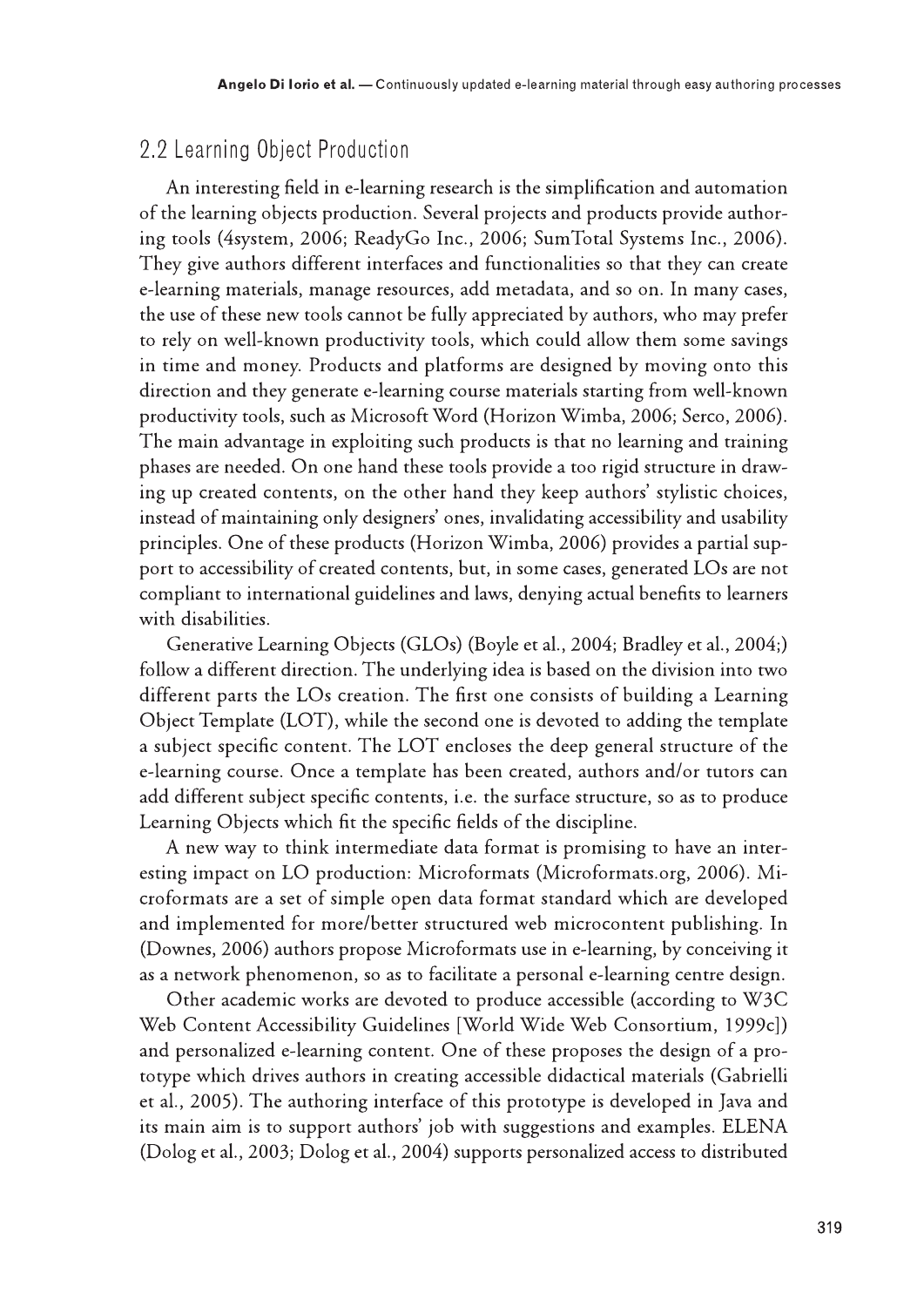learning repositories. The approach to customization employed in this project takes advantage of semantic Web technologies and metadata description standards, such as LOM (IEEE LTSC WG12, 2002) and IMS AccessForAll Meta-data (IMS Global Learning Consortium, 2002a). In addition, it adapts and customizes access, delivery and consuming of learning services and LOs on the basis of rule-based matching of contents and learners descriptions.

# 3. From content creation to e-learning delivery

#### 3.1 A simplified authoring architecture

The problem of producing usable, accessible and universal content goes beyond the only e-learning context.

It is an expression of a long-term discussion: the tension between the authors' expertise and the quality of the final documents. Although an ideal and automatic publishing system should both minimize users effort and ensure high-quality results, in practice, trade-off solutions need to be taken by designers. We have identified three different editing models:

- 1. pre-structured editing: users are totally driven during the editing process. Examples are those systems where authors add content by filling forms, by inserting predefined set of data, by using *ad-hoc* editors and so on. High-quality results are simpler to be achieved (since few errors occur) but users are more limited and need to learn new tools;
- 2. un-structured and totally free editing: on the opposite edge of the spectrum, users are entitled to write content with their preferred tools and schemas, without following any rules. The system is in charge of extracting content and transforming it into high-quality output. The expertise required to the users is very low, their freedom is unconditioned but the overall result depends on the extraction capabilities of the system;
- 3. *aided editing*: a softer approach consists of helping authors in writing content and respect some rules, that make conversions simpler and more reliable. Examples are those systems based on detailed guidelines, hints and macros, meant to help and drive authors, without imposing them any forced path. Such a model can be defined as «GIGO» (Good Input, Good Output): the more the input is well-structured (and the system give users precise and fine-grained helps to do that), the more the output will be good and reliable. On the other hand, authors are free to ignore such suggestions, to the (possible but not sure) detriment of the final quality of the documents.

We propose a solution positioned between the *aided editing model* and the un*structured editing* one: letting authors to use their productivity tools to write documents and automatically extracting, re-flowing and transforming the content.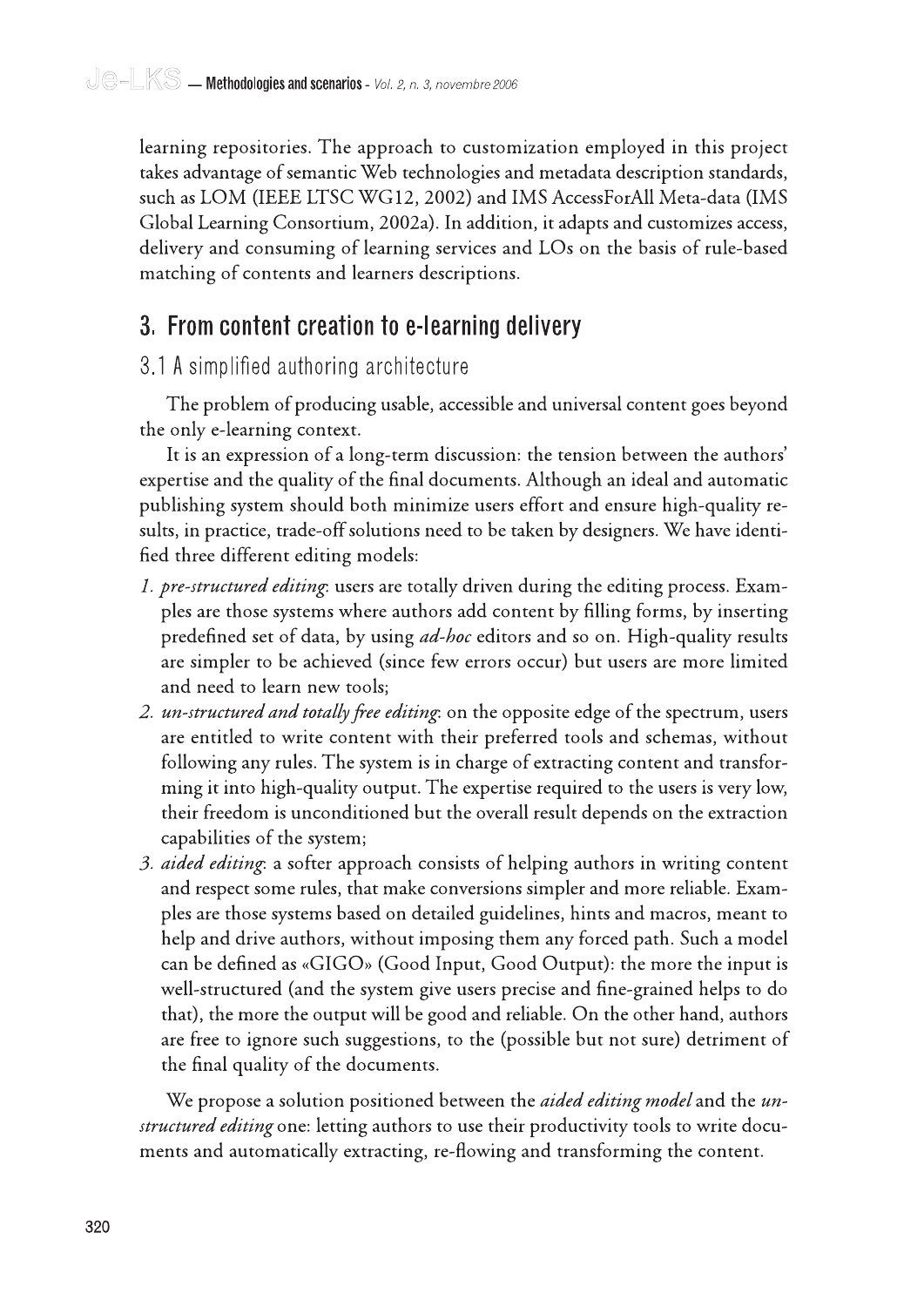Such a solution relies on a basic but strong assumption: a limited set of constructs and elements can always gather the actual information (content) of any document regardless of its storage format and formatting. We consider the layout and the storage format as extra layers which can be modified and substituted at any time, without impairing the real information. For instance, a paragraph with style «title» in MS Word, a fragment <h1>The Poem</h1> in HTML, and the fragment <title>The Poem</title> in XML, or an emphasized paragraph in PDF are all equivalent.

Then, we have designed a very simple language, called IML (Intermediate Markup Language) aiming at capturing only such actual content and structuring it into a set of sub-components (space limits prevent us to go into deeper details on IML, more details in Di Iorio, 2005b).

On the basis of the simplicity, minimality and power of IML, we propose a flexible architecture based on the *superior standard model* (Diaz, 2002): in order to transform a document from format A to format B, this is first transformed into an intermediate format S and, then, into the final one. As expected, the role of intermediate language is played by IML. The following picture summarizes our schema:



Figure 1 The general conversion schema instantiated by ISA-BeL.

We have implemented different applications based on the same architecture, conversion engine and internal language. ISA (Vitali, 2003) is a content management system that simplifies and speeds up the creation of web pages, by letting authors to write content with MS Word. Graphic designers are simply required to draw layouts and associate content with their position, while the system is in charge of merging these two components into the final result. IsaWiki (Di Iorio, 2005a) is a complex platform aiming at simplifying and strengthening the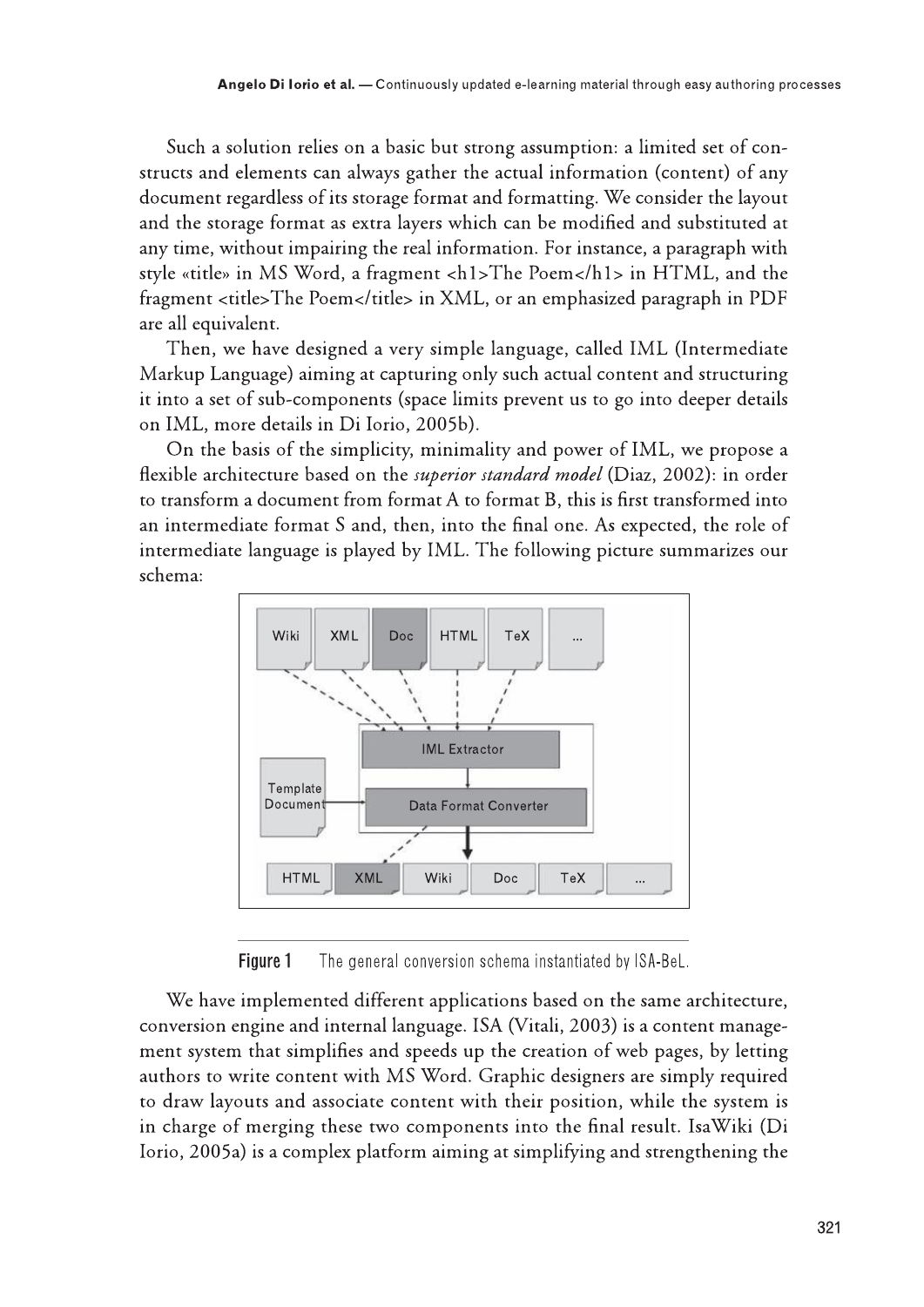editing model of the World Wide Web, by moving it into a writable platform, where all users can write and customize content regardless of their skills, tools and locations.

ISAL earning is an authoring system customized for the e-learning context, based on our general schema (in the picture, the IsaLearning workflow has been remarked with a stronger grey). Authors write content, by using Microsoft Word and Power Point, that will be automatically transformed into portable learning objects. Actually IsaLearning is a sub-component of a complex system that produces SCORM objects from an intermediate XML output. We call the whole system ISA-BeL.

#### 3.2 Context: the A<sup>3</sup> Project

Before describing ISA-BeL we need to introduce the context where the system has been developed and used: the  $A^3$  project. Teaching basic computer knowledge is becoming a matter of big interest in a lot of fields, particularly in Universities, where in every degree course is necessary to certify a minimal skills in computer knowledge. For this reason, the Department of Computer Science at the University of Bologna has developed a project (called  $A<sup>3</sup>$ , Accessible Learning Environment [University of Bologna, 2004], «Ambiente Accessibile d'Apprendimento» in Italian language) for the creation and fruition of contents taking in a particular account the training structure uniformity, a low management cost, and a little effort in resources and time consumption for the process startup. Two requirements related to LOs used in A<sup>3</sup> are due to:

- Accessibility and Web standard compliance. The project was developed and carried out inside an Italian University and it respects the Italian Law on Information Accessibility, the so called «Stanca Act» (Italian Parliament, 2004).
- Portability of LOs and e-learning standard compliance. Learning objects produced in A<sup>3</sup> are package SCORM 1.2 RTE compliant (Advanced Distributed Learning, 2004b), so that contents can be imported in every LMS SCORM compliant.

#### 3.3 Semi-automatic production of e-learning content: ISA-BeL

ISA-BeL (Di Iorio et al., 2005) is a chain of tools, which allows users to easily create accessible and portable learning objects. ISA-BeL author writes a document of raw content and he/she indicates the role of each fragment (by using styles according to a set of given guidelines), and the conversion engine transforms each fragment in a proper element of the final learning object. Actually, information about the whole output structure as well as some metadata are required, but inserting such data is really simple and fast, as we will discuss later.

A three step workflow has been defined for ISA-BeL: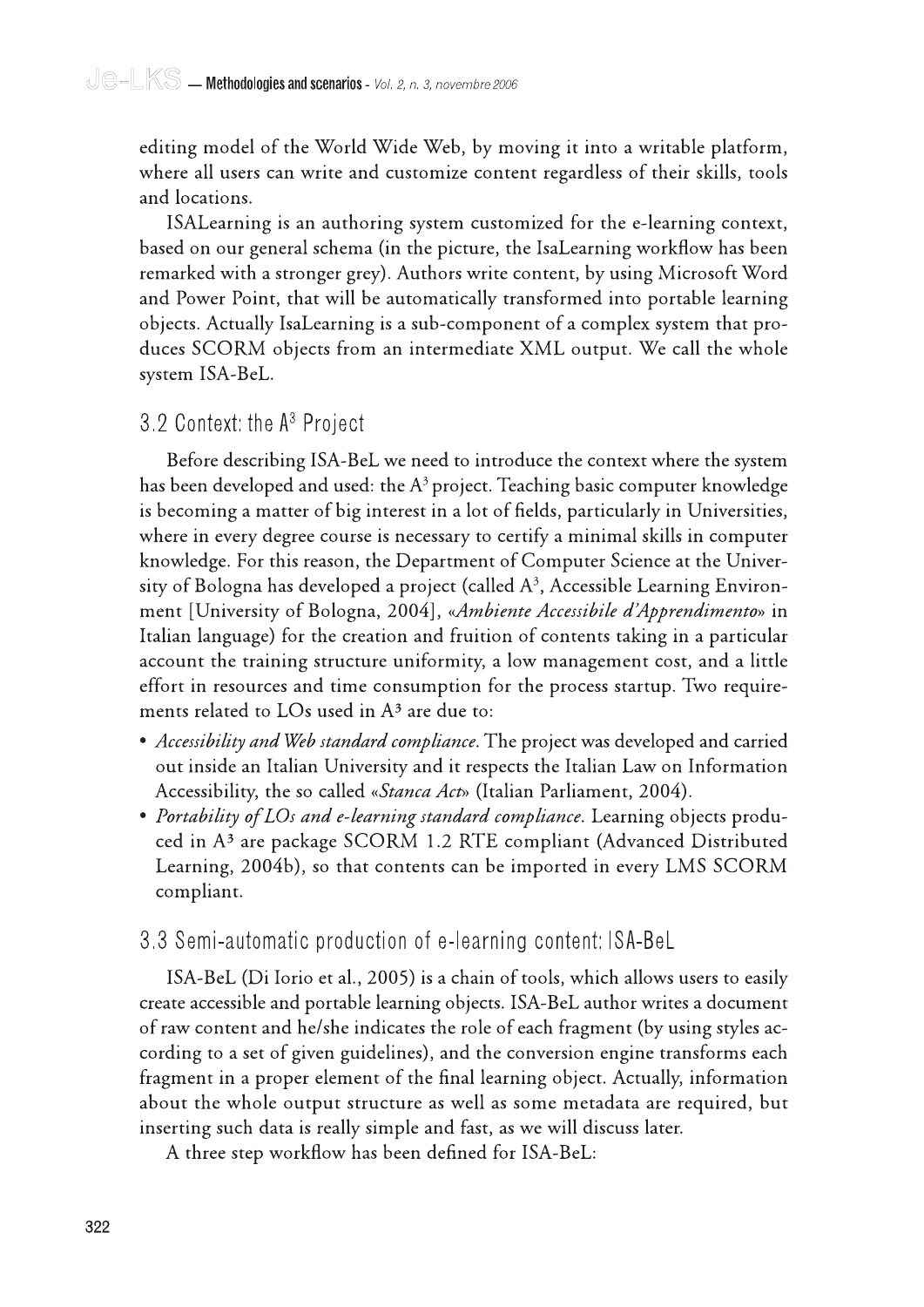- Angelo Di lorio et al. Continuously updated e-learning material through easy authoring pro-<br>
1. Authoring (*Content creation*), done by teachers using a word processor (or al-<br>
ternatively a different personal productivi ternatively a different personal productivity tool, such as a presentation application). The output of this phase is a set of documents in common formats like **Angelo Di lorio et al.** — Continuously updated e-learning material through easy authoring processor (or alternatively a different personal productivity tool, such as a presentation application). The output of this phase i Angelo Di lorio et al. — Continuously updated e-le<br>
1. Authoring (*Content creation*), done by teachers<br>
ternatively a different personal productivity too<br>
cation). The output of this phase is a set of docu<br>
rtf, doc, ppt, Angelo Di lorio et al. — Continuously updated e-learning material through easy authoring processor (or alternatively a different personal productivity tool, such as a presentation application). The output of this phase is **Authoring (Content creation)**, done by teachers using a word processor (or alternatively a different personal productivity tool, such as a presentation application). The output of this phase is a set of documents in commo
	-
	-

Authoring (Content creation), done by teachers using a word processor (or alternatively a different personal productivity tool, such as a presentation application).The output of this phase is a set of documents in common f 1. Authoring (*Content creation*), done by teachers using a word processor (or alternatively a different personal productivity tool, such as a presentation application). The output of this phase is a set of documents in co Authoring (Content creation), done by teachers using a word processor (or alternatively a different personal productivity tool, such as a presentation appli-<br>cation).The outure of this phase is a set of documents in common ternatively a different personal productivity tool, such as a presentation approach (and the set of documents in common formats ref, doc, ppt, sxw, etc.<br> *Producing* (*Content transformation*), i.e. the process creating a The whole process is depicted in figure 2, which also shows the content production step performed by ISA-BeL. The output of ISA-BeL is not a simple set 2. *Producing* (*Content transformation*), i.e. the process creating a LO from a set of documents produced during phase 1. The output of this phase is a LO which has to maintain accessibility features embedded in original of common HTML pages, but a group of several alternative contents, which are used to enhance portability and accessibility, such as Learning Objects compliant<br>to SCORM-CAM 1.2 or 1.3 (Advanced Distributed Learning, 2004a), web-based 3. *Delivery* (*Content distribution*), the real e-learning service, provided by a LMS<br>which guests the LO which is produced in phase 2. The LMS has to guarantee<br>accessibility of content and service provisioning.<br>The whol materials or printed materials obtained from the original contents by using XSL-FO.



**Figure 2** Authoring-management-provision of accessible e-learning by means of ISA-BeL.

### 3.4 Authoring

The ISA-BeL support for content creation consists of providing users an alternative and simplified way to express all the data and content useful to create<br>learning objects. Focusing on the resources packaging (even if the whole project we Figure 2 Authoring-management-provision of accessible e-learning by means of ISA-BeL.<br>
3.4 Authoring<br>
The ISA-BeL support for content creation consists of providing users an al-<br>
ternative and simplified way to express all are working on currently supports tracking, run-time monitoring and assessments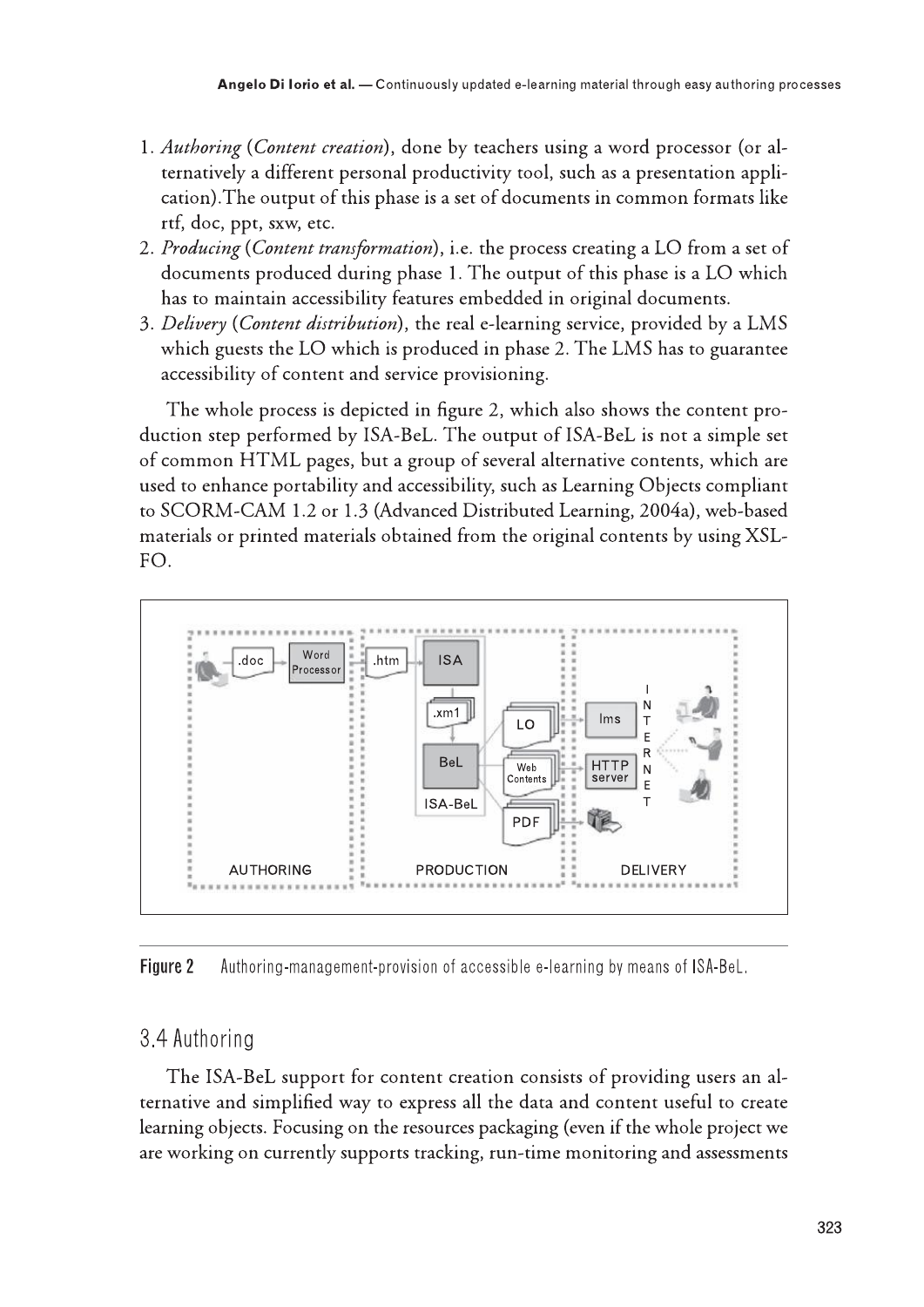management too), a learning object can be defined as a set of structured resources supplied with a *(SCORM) manifest* that describes them.

From this definition, we figured out alternative mechanisms to (i) indicate which pages compose the learning object and which content elements compose each page, (ii) verify these content elements express all the required information and (iii) add metadata associated to the learning object.

An ISA-BeL author, in fact, is assisted by three different tools, specifically designed to cover these three aspects:

• An *authoring toolbar* which offers a fast access to him/her main activities such as defining presentational aspects and structural elements, inserting accessibility related information and so on.

|    | A3 testi       |                                                                                                                                                                                                       |     |
|----|----------------|-------------------------------------------------------------------------------------------------------------------------------------------------------------------------------------------------------|-----|
|    |                | def p h1 h2 h3 pre ndr corredo                                                                                                                                                                        |     |
|    |                | $C \triangle \ \n\mathcal{S}_H^{\text{t}}\nL_H^{\text{t}}\nL_H^{\text{c}}\n_{\text{II}}^{\text{c}}\n_{\text{II}}^{\text{c}}\nR_H^{\text{c}}\nR_H^{\text{d}}\n_{\text{II}}^{\text{d}}\nR_H^{\text{d}}$ |     |
|    | abc abc<br>FR  | $\left  \begin{array}{cc} S^{\dagger} & t t \\ s \end{array} \right $ end acr.<br>$g_{\text{los}}$                                                                                                    |     |
|    | abo abo<br>abc | URL                                                                                                                                                                                                   | URL |
| 目前 |                | summary                                                                                                                                                                                               |     |

Figure 3 The ISA-BeL authoring toolbar (in MS Word).

• A verification toolbar which runs controls over the respect of accessibility and universality constrains. Such a sidebar has been introduced to meet accessibility requirements but it is an optional component.



Figure 4 The verification toolbar.

• A set of forms to collect SCORM Metadata. While some of them can be derived by the system (last-saved date, file size, language, and so on), other information have necessarily to be provided by the authors. The interface has been designed according to the principle of giving users the possibility of completing their tasks without having to learn new technologies and tools.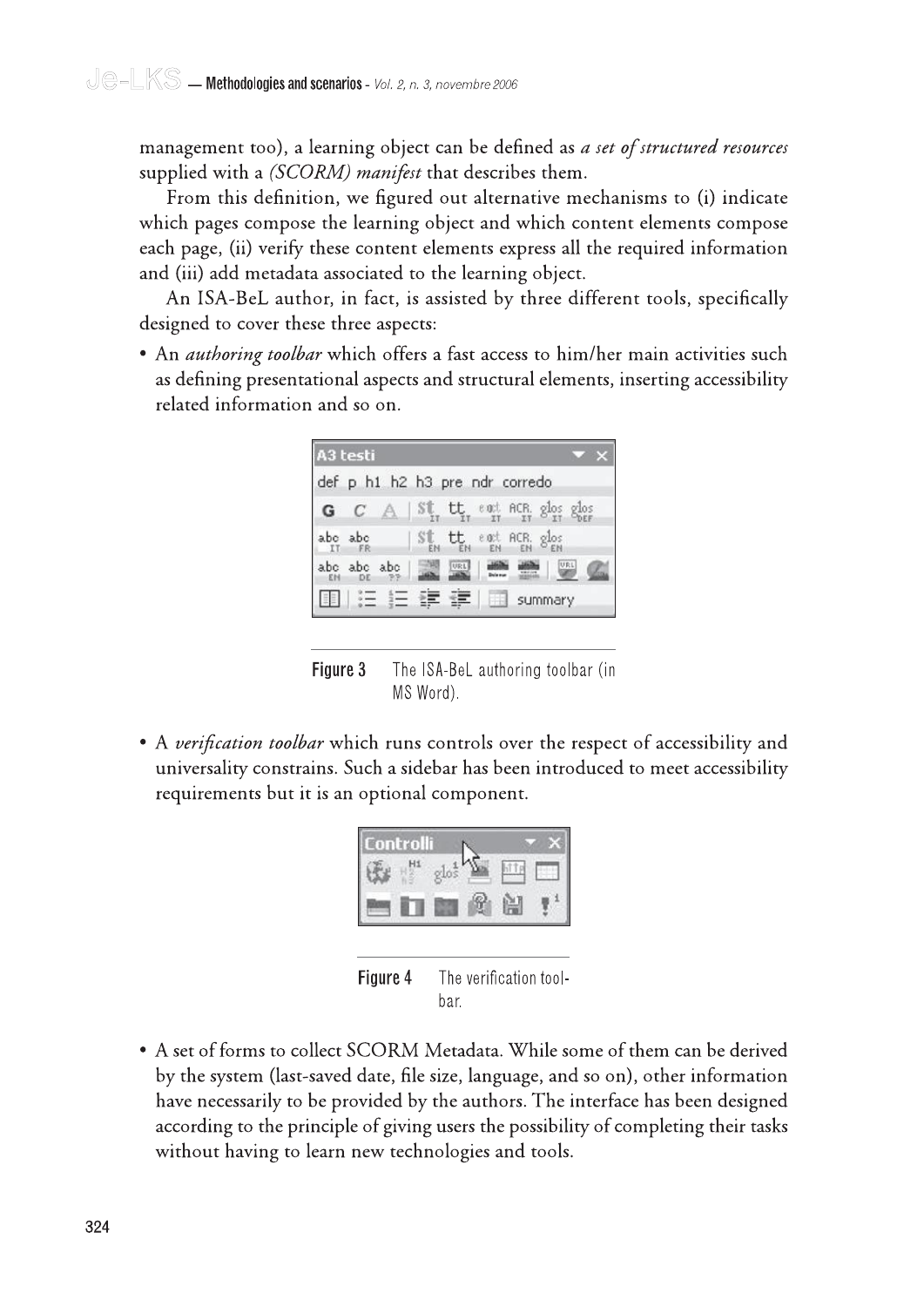| Titolo del blocco *  <br>Descrizione *<br>Parole chiave +<br>Granularità del blocco (Side (F Blocco (Modulo (C Insieme di corsi<br>Lingua<br>$\triangledown$ IT $\triangledown$ EN $\triangledown$ FR $\triangledown$ DE $\triangledown$ Altro<br>Autori<br>Difficoltà<br>Media<br>≛ | Aggiungi parola chiave<br>Elimina parola chiave<br>vCard |
|--------------------------------------------------------------------------------------------------------------------------------------------------------------------------------------------------------------------------------------------------------------------------------------|----------------------------------------------------------|
|                                                                                                                                                                                                                                                                                      |                                                          |
|                                                                                                                                                                                                                                                                                      |                                                          |
|                                                                                                                                                                                                                                                                                      |                                                          |
|                                                                                                                                                                                                                                                                                      |                                                          |
|                                                                                                                                                                                                                                                                                      |                                                          |
|                                                                                                                                                                                                                                                                                      |                                                          |
|                                                                                                                                                                                                                                                                                      |                                                          |
|                                                                                                                                                                                                                                                                                      |                                                          |
| Tipo di blocco<br>Testo narrativo                                                                                                                                                                                                                                                    | Aggiungi tipo                                            |
|                                                                                                                                                                                                                                                                                      | Elimina tipo                                             |
| Note                                                                                                                                                                                                                                                                                 |                                                          |
| Nota a cura di<br>Nota                                                                                                                                                                                                                                                               | Data della nota                                          |

**Figure 5** The form for Meta-Data.

The production process is performed by an *ad-hoc* application, ISA-BeL which is composed of two modules:

- Note<br>
Note<br>
Note<br>
Note<br>
Note<br>
Note<br>
Note<br>
Note<br>
Note<br>
Tigure 5<br>
Tigure 5<br>
Tigure 5<br>
S. 5 Production<br>
The production process is p<br>
is composed of two modules:<br>
Note Models:<br>
Note<br>
Note That into a<br>
Note That is a conversion • ISALearning: a conversion tool which actually transforms document from the word processor format into an intermediate XML representation, enriched by all the necessary metadata. The correct usage of MS Word styles, supported by macros and toolbar provided by the system, ensures and makes simpler the overall transformation process.
	- BeL (Backed e-Learning): a stand-alone application which gathers all the information stored in the intermediate XMLs, creates the SCORM structures (in particular the tracking scripts and the manifest file) and merges the content into a single .ZIP file, by processing the output of ISA. BeL also integrates into the LO a (multimedia) recorded accessible video lecture, which is automatically transcoded through a different line of the LO production (Salomoni et al.,  $2005$ ).

The production process is based on a set of templates and configuration files which are used to define structural aspects as well as layout and graphical aspects of the automatically produced LO.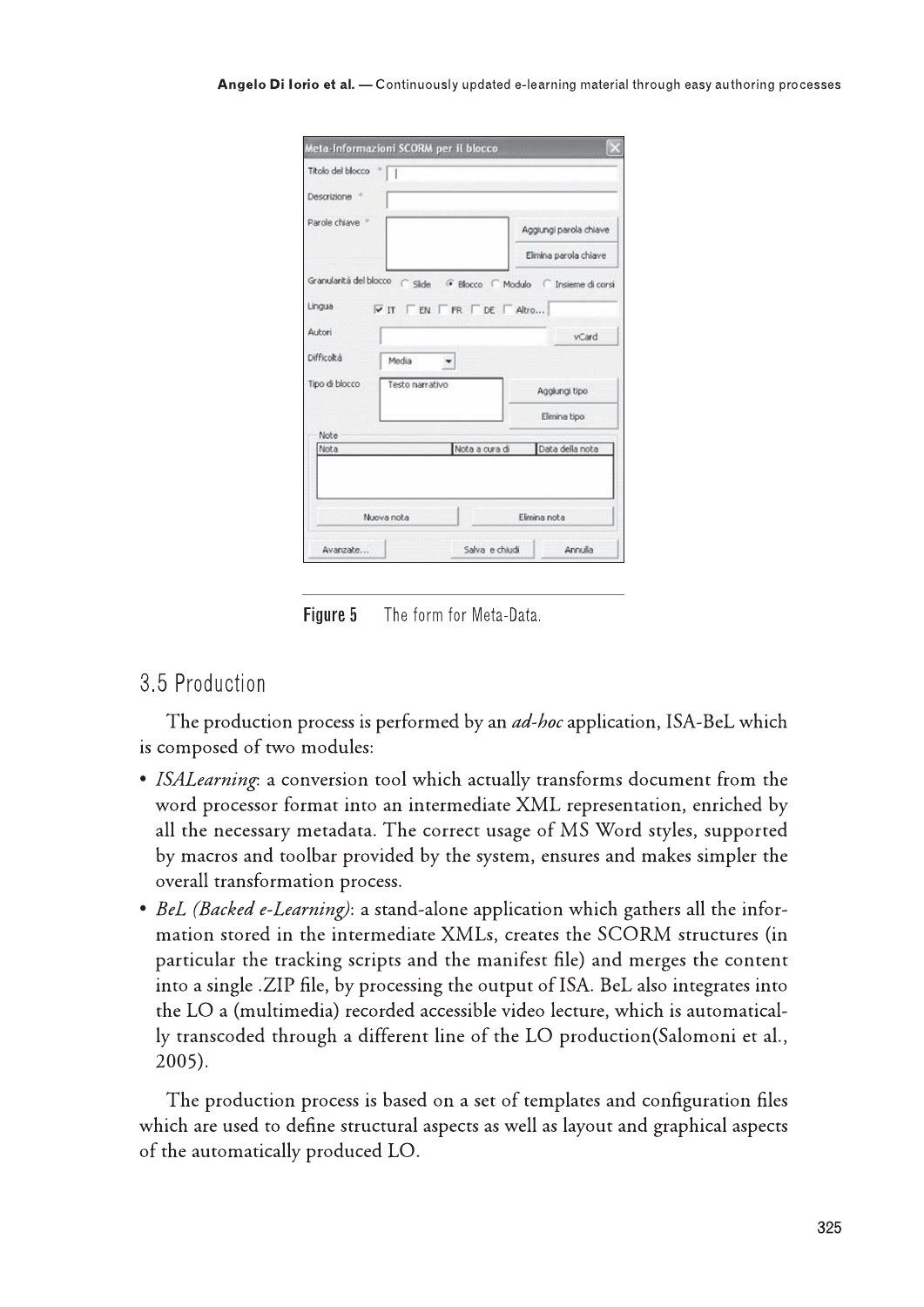Figures 6 and 7 show an example of a Word file produced by an  $A<sup>3</sup>$  author, transformed into an HTML page and loaded on the e-learning platform.



Figure 6 The page created with MS Word.



Figure 7 The same page rendered by a LMS.

#### 3.6 Delivery

Contents which were produced by the automatic process are loaded on the elearning platform as SCORM LOs. Our choice has been made between the large number of open-source platforms and, after a deep testing period, we have adopt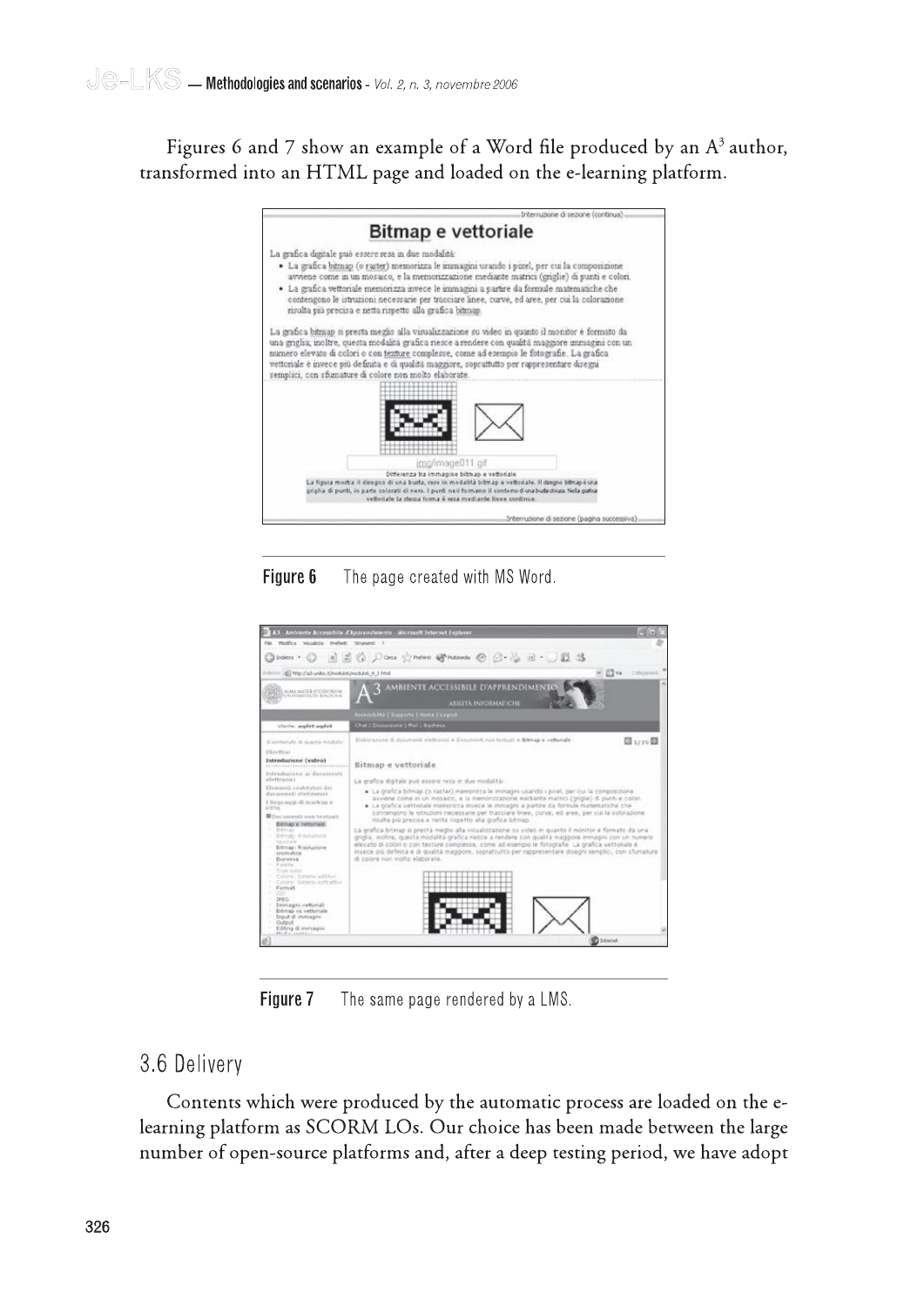ATutor platform (Adaptive Technology Resource Centre, University of Toronto, 2006). The choice has been driven by the built-in usability support even though it has been necessary modifying the platform to adapt it to the Italian Law on accessibility which is narrower than the Canadian one. Accessibility of the adopted LMS partially guarantees that produced contents maintain accessibility features and ensures accessibility and portability of services (chat, forum, news). Some modifications were needed to completely meet the «Stanca Act» requirements, and particularly the constraint to use Strict (X)HTML code.

The main delivery of A<sup>3</sup> was through the LCMS, but ISA-BeL produces also a printable version and a fully HTML one.

### 4. Conclusions and future works

The need for simplicity in knowledge creation and sharing has been a basic concern in the international e-learning community. This paper presents a content creation and management process allowing authors to easily produce accessible and portable LO by relying only on personal productivity tools.

ISA-BeL provides support to the content authors with regard to the seven main dimensions listed in Section 1: it allows author to edit contents, reuse existing materials, update source files, and generate sophisticated output. The tool supports the best known conciliation between e-learning standard and accessibility guidelines, so as to guarantee portability through LCMS together with the respect of WCAG (AA level) and of the Italian Law on accessibility.

Our main future work is devoted to extend the functionalities of the system, by offering supports in creating more complex contents to the authors, by ensuring accessibility and universality of the results together with simplicity of usage.

#### Acknowledgments

This work was partially funded by MIUR (Italian Ministry of Education, University and Research) and was supported by CRIAD (www.criad.unibo.it). Authors want to thank Lorenzo Donatiello, Simone Martini, Marco Roccetti, Nelda Parisini and all the colleagues that supported this work with their precious suggestions. Finally authors want to thank ASPHI Onlus Foundation (www.asphi. it) that supported tests with users.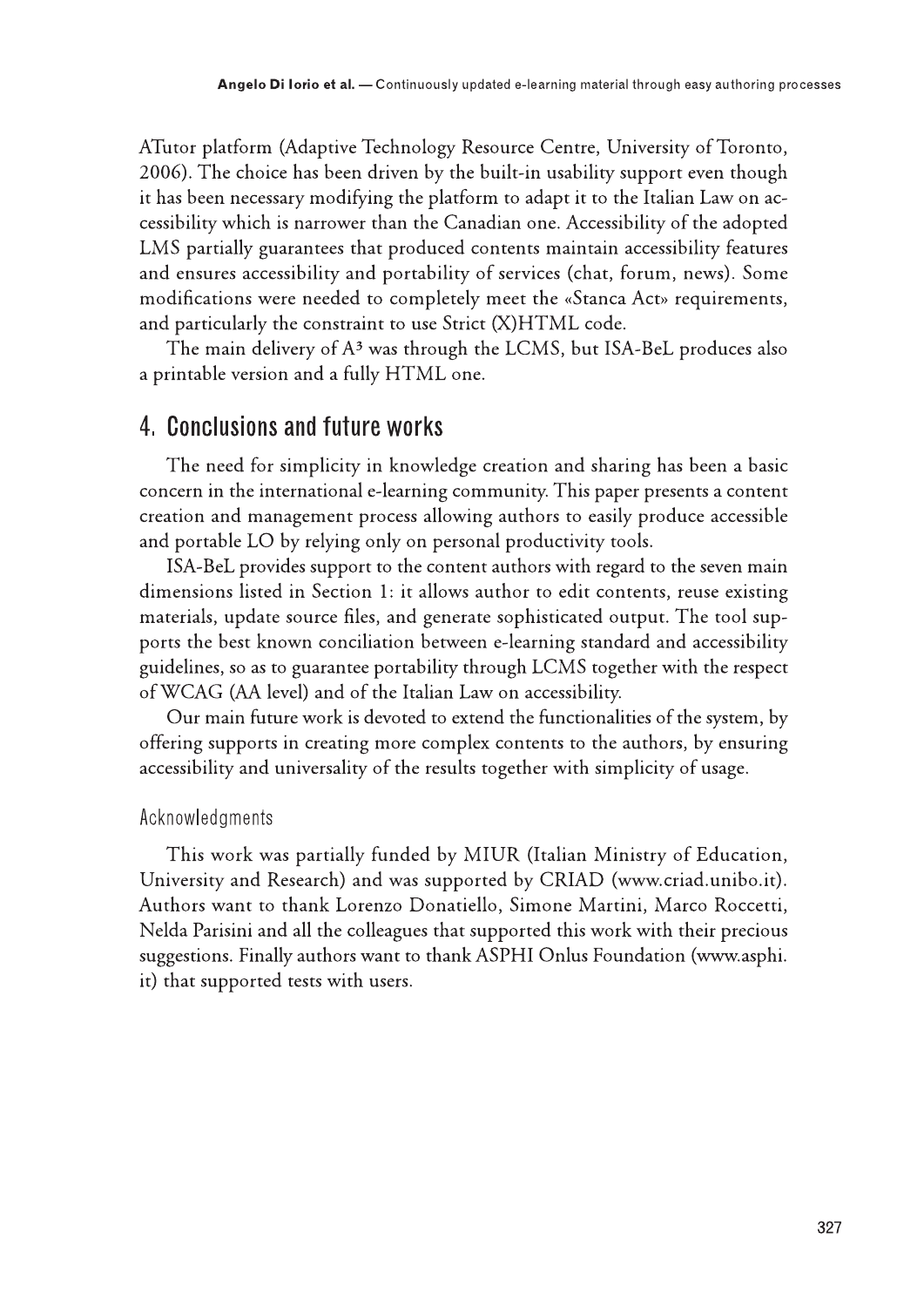- 4system (2006). WBTExpress 5.1, retrieved June, 2006 from: http://www.wbtexpress.  $com/$ .
- Adaptive Technology Resource Centre, University of Toronto (2006). A Tutor Learning Content Management System, retrieved June, 2006 from: http://www.atutor.ca/.
- **CONDAMPITY**<br> **CONDAMPITY**<br> **CONDAMPITY**<br> **CONDAMPITY**<br> **CONDAMPITY**<br> **CONDAMPITY**<br> **CONDAMPITY**<br> **CONDAMPITY**<br> **CONDAMPITY**<br> **CONDAMPITY**<br> **CONDAMPITY**<br>
CONDAMPION:<br>
CONDAMPION:<br>
CONDAMPION:<br>
CONDAMPION:<br>
CONDAMPION:<br> **CO** Advanced Distributed Learning (2004a). Content Aggregation Model (CAM), Sharable Content Object Aggregation Model (SCORM) Version 1.3, retrieved June, 2006 from http://www.adlnet.org/downloads/files/67.cfm.
	- Advanced Distributed Learning (2004b). Run Time Environment (RTE), Sharable Content Object Aggregation Model (SCORM) Version 1.3, retrieved June, 2006 from: http:// www.adlnet.gov/downloads/files/194.cfm.
	- Advanced Distributed Learning (2004c). Sharable Content Object Reference Model (SCORM) 2004 2nd Edition Document Suite, retrieved June, 2006 from: http://www. adlnet.org/downloads/70.cfm.
	- Advanced Distributed Learning (2006). Retrieved June, 2006 from: http://www.adlnet.  $\sigma$ g/.
	- Boyle T., Leeder D.C., Chase H. (2004). To boldly GLO Towards the next generation of learning objects. In Proceedings of the Panel session at E-Learn 2004.
	- Bradley, C. & Boyle, T. (2004). The design, development and use of multimedia learning objects. In Journal of Educational Multimedia and Hypermedia, Special Edition on Learning Objects.
	- Conlan O., Dagger D., Wade V. (2002). Towards a Standards-based Approach to e-Learning Personalization using Reusable Learning Objects. In Proceedings of E-Learn 2002, World Conference on E-Learning in Corporate, Government, Healthcare and Higher Education.
	- Di Iorio A., Feliziani A.A., Mirri S., Salomoni P., Vitali F. (2005). Simply Creating Accessible Learning Object. In Proceedings of eLearning and Human-Computer Interaction: Exploring Design Synergies for more Effective Learning Experiences, INTERACT 2005 Workshop.
	- Di Iorio A., Gubellini D., Vitali F. (2005). «Design patterns for document substructures». In the Proceedings of Extreme Markup Conference 2005, August 1-5, 2005, Montreal, Canada.
	- Di Iorio A., Vitali F. (2005). «From the Writable Web to the Global Editability». In the Proceedings of ACM Hypertext '05, September, 2005, Salzburg, Austria.
	- Diaz L.M., Wustner E., Buxmann P. (2002). «Inter-organizational Document Exchange - Facing the Conversion Problem with XML», Proceedings of the ACM Symposium on Applied Computing (SAC 2002), Madrid 2002
	- Dolog P. & Nejdl W. (2003). Personalisation in Elena: How to cope with personalisation in distributed eLearning Networks. In Proceedings of International Conference on Worldwide Coherent Workforce, Satisfied Users - New Services For Scientific Information.